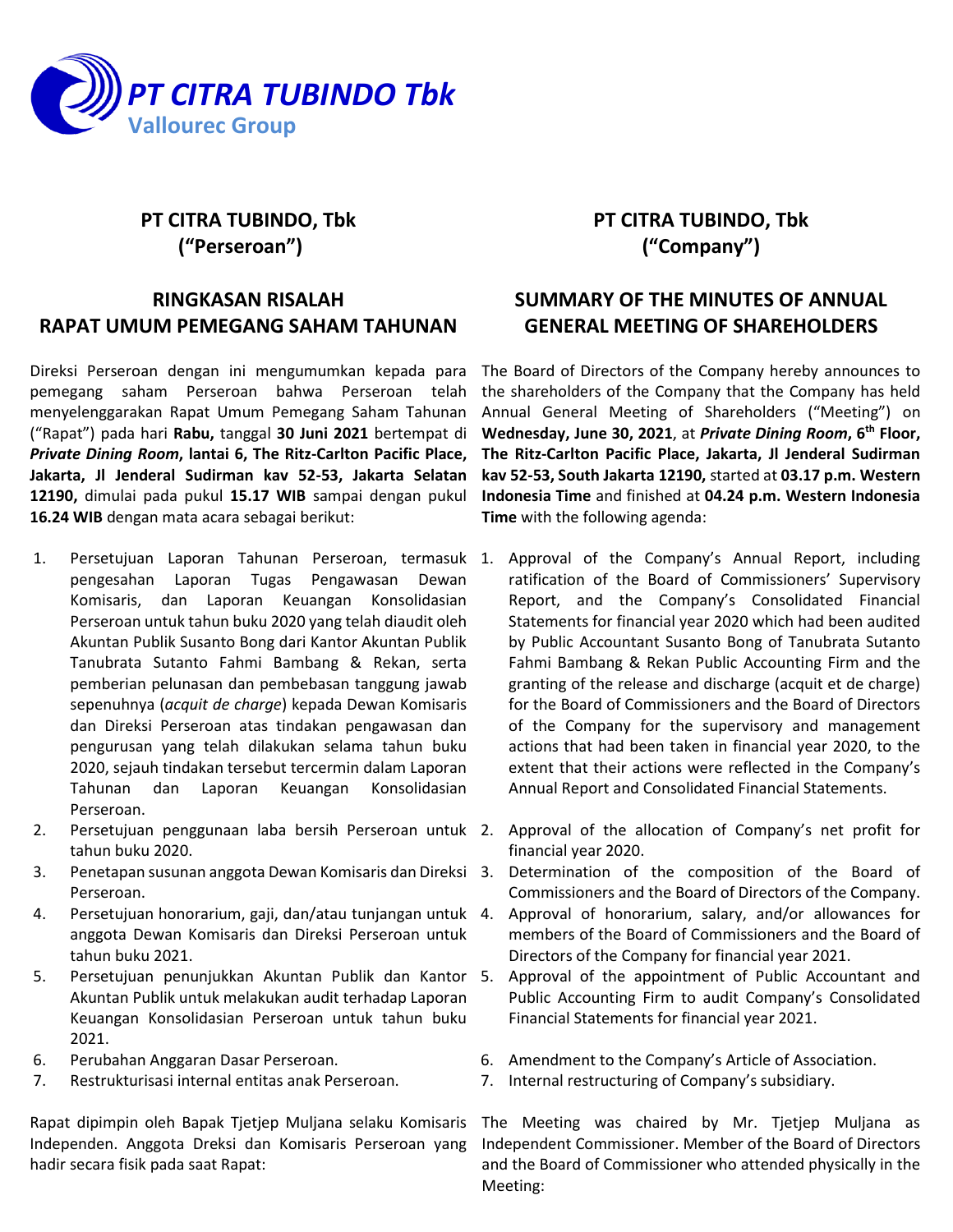

- 1. Tjetjep Muljana, sebagai Komisaris Independen
- 2. Satya Heragandhi, sebagai Direktur Utama

Rapat tersebut telah dihadiri oleh pemegang saham dan/atau kuasanya yang mewakili **628.429.520** saham atau **78,51%** dari seluruh jumlah saham Perseroan yang mempunyai hak suara yang sah.

Di dalam Rapat, pemegang saham dan/atau kuasanya diberikan kesempatan untuk mengajukan pertanyaan dan/atau memberikan tanggapan terkait setiap mata acara Rapat. Tidak terdapat pemegang saham/kuasa pemegang saham yang mengajukan pertanyaan/tanggapan untuk seluruh mata acara Rapat.

Mekanisme pengambilan keputusan Rapat dilakukan berdasarkan musyawarah untuk mufakat, dalam hal musyawarah untuk mufakat tidak tercapai, maka pengambilan reached, then resolution of the Meeting will be done by voting. keputusan dilakukan dengan pemungutan suara.

Untuk seluruh Mata Acara Rapat diputuskan disetujui dengan suara bulat berdasarkan musyawarah untuk mufakat.

| Mata          | Setuju      |      | Abstain |   | <b>Tidak</b> |   |
|---------------|-------------|------|---------|---|--------------|---|
| Acara         |             |      |         |   | Setuju       |   |
|               | Saham       | %    | Saham   | % | Saham        | % |
| $\mathbf{1}$  | 628.429.520 | 100% |         |   |              |   |
| $\mathcal{L}$ | 628.429.520 | 100% |         |   |              |   |
| 3             | 628.429.520 | 100% |         |   |              |   |
| 4             | 628.429.520 | 100% |         |   |              |   |
| 5             | 628.429.520 | 100% |         |   |              |   |
| 6             | 628.429.520 | 100% |         |   |              |   |
| ⇁             | 628.429.520 | 100% |         |   |              |   |

Keputusan Rapat adalah sebagai berikut:

#### **Mata Acara Pertama:**

1. Menyetujui menerima dan mengesahkan Laporan Tahunan 2020 Perseroan, termasuk menyetujui dan mengesahkan Laporan Tugas Pengawasan Dewan Komisaris dan Laporan Keuangan Konsolidasian Perseroan untuk tahun buku 2020 yang telah diaudit oleh Akuntan Publik Susanto Bong dari Kantor Akuntan Publik Tanubrata Sutanto Fahmi Bambang & Rekan;

- 1. Tjetjep Muljana, as Independent Commissioner
- 2. Satya Heragandhi, as President Director

The Meeting was attended by shareholders and/or their proxies which represented **628,429,520** share or **78.51%** of total share issued by the Company with valid voting right.

In the Meeting, shareholders and/or their proxies were given the opportunity to ask question and/or give opinion relating to each agenda of the Meeting. There were no shareholders and/or their proxies asked the questions and/or give opinion for all agenda of the Meeting.

Mechanism of resolution of the Meeting is done by deliberation for consensus, in the event deliberation for consensus is not

Resolution of the Meeting for all agenda is done by deliberation for consensus.

| Agenda | For           |      | Abstain       |      | Against       |   |
|--------|---------------|------|---------------|------|---------------|---|
|        | <b>Shares</b> | ℅    | <b>Shares</b> | $\%$ | <b>Shares</b> | % |
| 1      | 628,429,520   | 100% |               |      |               |   |
| 2      | 628,429,520   | 100% |               |      |               |   |
| 3      | 628,429,520   | 100% |               |      |               |   |
| 4      | 628,429,520   | 100% |               |      |               |   |
| 5      | 628,429,520   | 100% |               |      |               |   |
| 6      | 628,429,520   | 100% |               |      |               |   |
| 7      | 628,429,520   | 100% |               |      |               |   |

Resolution of the Meeting is as follow:

## **First Agendum:**

1. Approve and ratify the Company's Annual Report 2020, including to approve and ratify the Board of Commissioners' Supervisory Report and the Company's Consolidated Financial Statements for financial year 2020 which had been audited by Public Accountant Susanto Bong of Tanubrata Sutanto Fahmi Bambang & Rekan Public Accounting Firm.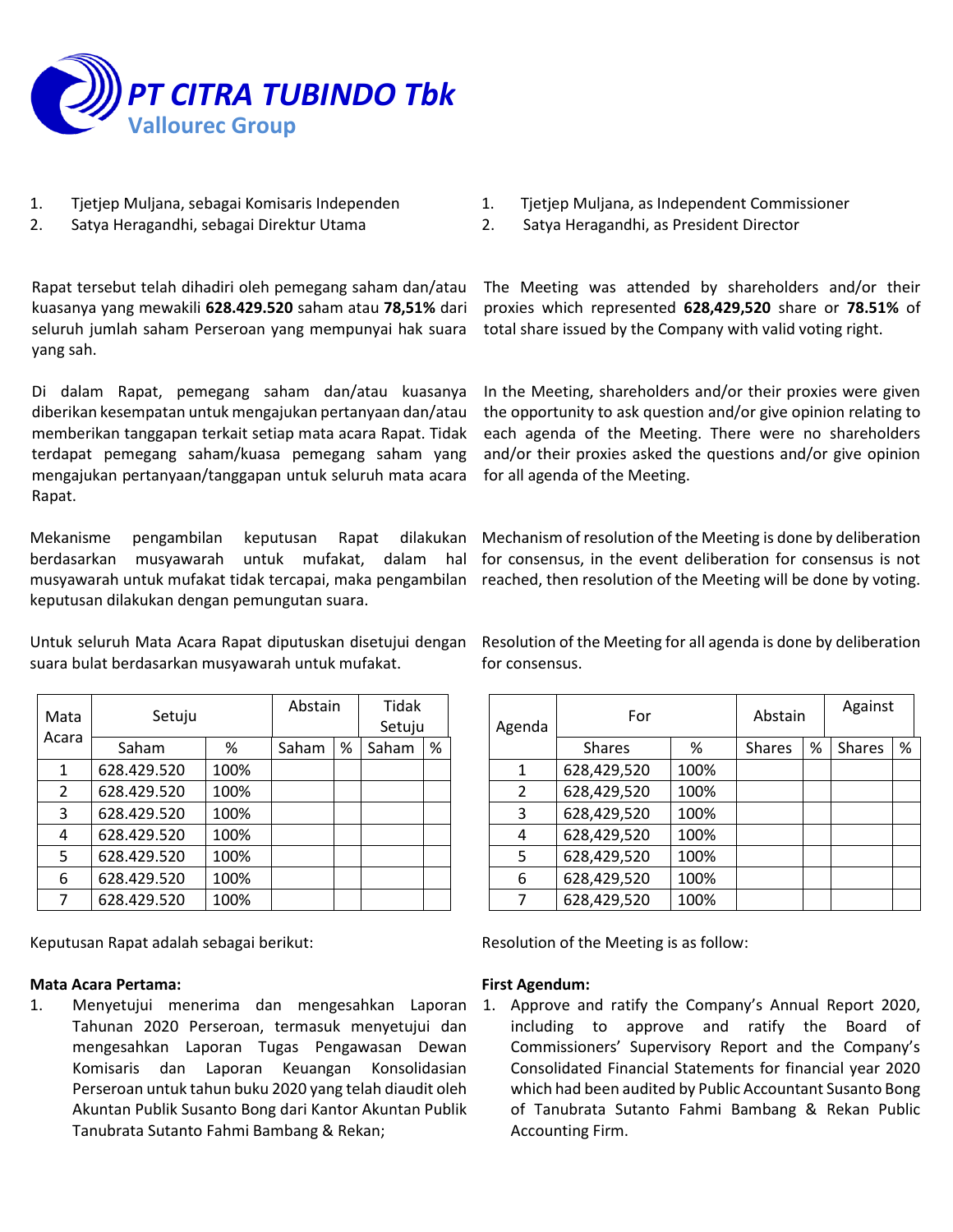

2. Menyetujui memberikan pelunasan dan pembebasan tanggung jawab *(acquit et de charge)* kepada anggota Dewan Komisaris dan Direksi Perseroan atas tindakan pengawasan dan pengurusan yang telah dilakukan oleh masing-masing anggota Dewan Komisaris dan Direksi Perseroan selama tahun buku 2020 sejauh tindakan tersebut tercermin dalam Laporan Tahunan 2020 dan Laporan Keuangan Konsolidasian Perseroan untuk tahun buku 2020.

## **Mata Acara Kedua:**

Menetapkan sehubungan dengan rugi bersih yang diperoleh Perseroan pada tahun buku 2020, Perseroan tidak membagikan dividen kepada pemegang saham Perseroan dan tidak menyisihkan cadangan wajib sebagaimana diatur dalam Pasal 70 Undang-Undang Nomor 40 tahun 2007 tentang Perseroan Terbatas.

## **Mata Acara Ketiga:**

- 1. Menerima dan menyetujui permohonan pengunduran diri Bapak Kris Taenar Wiluan dari jabatannya selaku Komisaris Utama Perseroan dan memberikan pelunasan dan pembebasan tanggung jawab sepenuhnya atas semua tindakan pengawasan yang telah dilakukan sejauh tindakan tersebut tercermin dalam Laporan Tahunan dan Laporan Keuangan Konsolidasian Perseroan.
- Wiluan sebagai Komisaris Utama Perseroan, dengan masa jabatan sesuai dengan masa jabatan anggota Dewan Komisaris lainnya.

Dengan demikian susunan Dewan Komisaris dan Direksi Perseroan terhitung sejak ditutupnya Rapat ini sampai dengan penutupan RUPS Tahunan Perseroan tahun buku 2021 yang akan diselenggarakan pada tahun 2022, menjadi sebagai berikut:

#### **Dewan Komisaris**

| Komisaris Utama  |                           | <b>Richard James Wiluan</b>       |
|------------------|---------------------------|-----------------------------------|
| Komisaris        |                           | Olivier, Bruno, Benedict Mallet   |
| <b>Komisaris</b> | $\mathbb{R}^{\mathbb{Z}}$ | Pascal Gustave Ulysse, Braquehais |
| Komisaris        |                           | Didier, Maurice, Francis Hornet   |
| <b>Komisaris</b> | $\mathcal{L}$             | Tjetjep Muljana                   |
| Independent      |                           |                                   |
| Komisaris        |                           | : Prof. Dr. JB Kristiadi P        |
| Independen       |                           |                                   |

Grant the release and discharge for the actions performed by the Board of Commissioners and the Board of Directors of the Company for the supervisory and management actions performed by each member of the Board of Commissioners and the Board of Directors during financial year 2020 to the extent that their actions were reflected in the Company's Annual report 2020 and Consolidated Financial Statements for financial year 2020

## **Second Agendum:**

In relation to the net loss acquired by the Company in financial year 2020, the Company will not distribute dividend to the shareholders of the Company and will not allocate mandatory reserve as stipulated in Article 70 of Law No. 40 Year 2007 regarding Limited Liability Company.

## **Third Agendum:**

- 1. Approve and accept the resignation of Mr. Kris Taenar Wiluan from his position as the President Commissioner of the Company and grant release and discharge for the supervisory actions he has performed, to the extent that his actions were reflected in the Company's Annual report 2020 and Consolidated Financial Statements for financial year 2020.
- 2. Menyetujui untuk mengangkat Bapak Richard James 2. Appoint Mr. Richard James Wiluan as the President Commissioner of the Company, with the tenure following the tenure of other member of the Board of Commissioners.

Approve the composition of the Board of Commissioners and the Board of Directors from the closing of this Meeting until the closing of Annual General Meeting of Shareholders of the Company for financial year 2021 that will be held on 2020, as follows:

#### **Board of Commissioners**

| President    | <b>Richard James Wiluan</b>       |
|--------------|-----------------------------------|
| Commissioner |                                   |
| Commissioner | Olivier, Bruno, Benedict Mallet   |
| Commissioner | Pascal Gustave Ulysse, Braquehais |
| Commissioner | Didier, Maurice, Francis Hornet   |
| Independent  | Tjetjep Muljana                   |
| Commisioner  |                                   |
| Independent  | Prof. Dr. JB Kristiadi P          |
| Commissioner |                                   |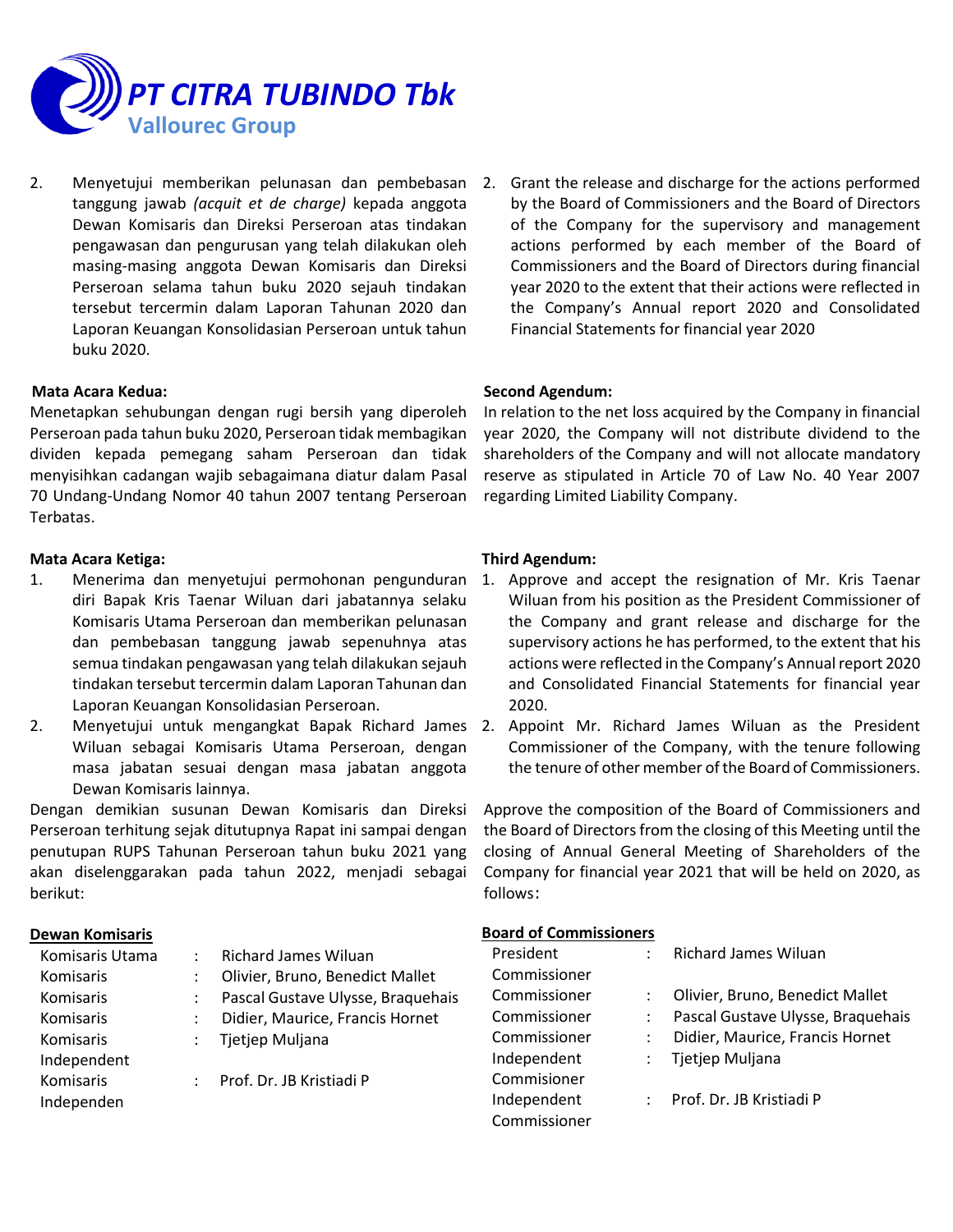

#### **Direksi**

| Direktur Utama                      | $\mathbb{Z}^{\mathbb{Z}}$ | Satya Heragandhi                   |        |
|-------------------------------------|---------------------------|------------------------------------|--------|
| Direktur Komersial                  | $\sim 10^{-1}$            | Alexandre,                         | Pierre |
|                                     |                           | Nicolas, Valdelievre               |        |
| Direktur Keuangan : Valerie Baudart |                           |                                    |        |
| Direktur                            |                           | Investasi: Saiful Mizra bin Kassim |        |
| Grup Logistik                       |                           |                                    |        |
| Direktur                            | $\mathcal{L}$             | Fajar Wahyudi                      |        |
| Operasional                         |                           |                                    |        |

Perseroan dengan hak substitusi untuk menyatakan kembali keputusan berkenaan dengan perubahan susunan anggota Dewan Komisaris dan Direksi Perseroan tersebut dihadapan Notaris dan selanjutnya memberitahukannya kepada Menteri Hukum dan Hak Asasi Manusia Republik Indonesia, dan untuk itu melakukan segala tindakan yang diperlukan sesuai dengan peraturan perundang-undangan.

#### **Mata Acara Keempat**

- 1. Menyetujui menetapkan jumlah honorarium Dewan Komisaris Perseroan untuk tahun buku 2021 seluruhnya berjumlah Rp4.000.000.000,00 (empat miliar Rupiah) yang pembagiannya ditentukan oleh Dewan Komisaris Perseroan.
- 2. Menyetujui menetapkan gaji dan tunjangan lain anggota Direksi untuk tahun buku 2021 seluruhnya berjumlah Rp11.000.000.000,00 (sebelas miliar Rupiah) yang pembagian di antara anggota Direksi ditetapkan oleh Dewan Komisaris Perseroan.

## **Mata Acara Kelima:**

- 1. Menyetujui untuk menunjuk Akuntan Publik Susanto Bong dari Kantor Akuntan Pubik Tanubrata Sutanto Fahmi Bambang & Rekan yang akan mengaudit Laporan Keuangan Konsolidasian Perseroan untuk tahun buku 2021.
- 2. Menyetujui untuk memberikan wewenang sepenuhnya kepada Direksi Perseroan untuk menetapkan honorarium dan persyaratan-persyaratannya, termasuk menetapkan Akuntan Publik/Kantor Akuntan Publik pengganti dalam hal Akuntan Publik/Kantor Akuntan Publik yang ditunjuk tersebut, karena sebab apapun tidak dapat menyelesaikan audit atas laporan keuangan Perseroan tahun buku 2021.

## **Board of Directors**

| President Director                 | : Satya Heragandhi             |        |
|------------------------------------|--------------------------------|--------|
| Commercial                         | Alexandre,                     | Pierre |
| Director                           | Nicolas, Valdelievre           |        |
| Finance Director : Valerie Baudart |                                |        |
| Logistic                           | Group: Saiful Mizra bin Kassim |        |
| <b>Investment Director</b>         |                                |        |
| Operation Director : Fajar Wahyudi |                                |        |
|                                    |                                |        |

3. Menyetujui untuk memberikan kuasa kepada Direksi 3. Grant power of attorney and authorization to the Board of Directors with substitute right, to state the composition of the Board of Commissioners and the Board of Directors into notary deed, and to appear where necessary, provide statement or report, to inform to the Ministry of Lawn and Human Rights of Republic of Indonesia, and to perform all necessary actions in accordance with applicable regulations.

## **Fourth Agendum**

- 1. Approve the total collective remuneration for the Board of Commissioners for financial year 2021 is IDR 4,000,000,000 (four billion Rupiah), the distribution will be determined by the Board of Commissioners of the Company.
- 2. Approve the total collective remuneration for Board of Directors for financial year 2021 is IDR 11,000,000,000 (eleven billion Rupiah), the distribution will be determined by the Board of Commissioners of the Company.

## **Fifth Agendum:**

- 1. Appoint Public Accountant Susanto Bong of Tanubrata Sutanto Fahmi Bambang & Rekan Public Accounting Firm to perform audit on the Consolidated Financial Statements of the Company for financial year 2021.
- 2. Grant authority to the Board of Directors of the Company to determine honorarium and terms & conditions for the above-mentioned audit services, including to determine the replacement of the Public Accountant, in the event that the appointed public accountant can't complete the audit on the Consolidated Financial Statements of the Company for financial year 2021.